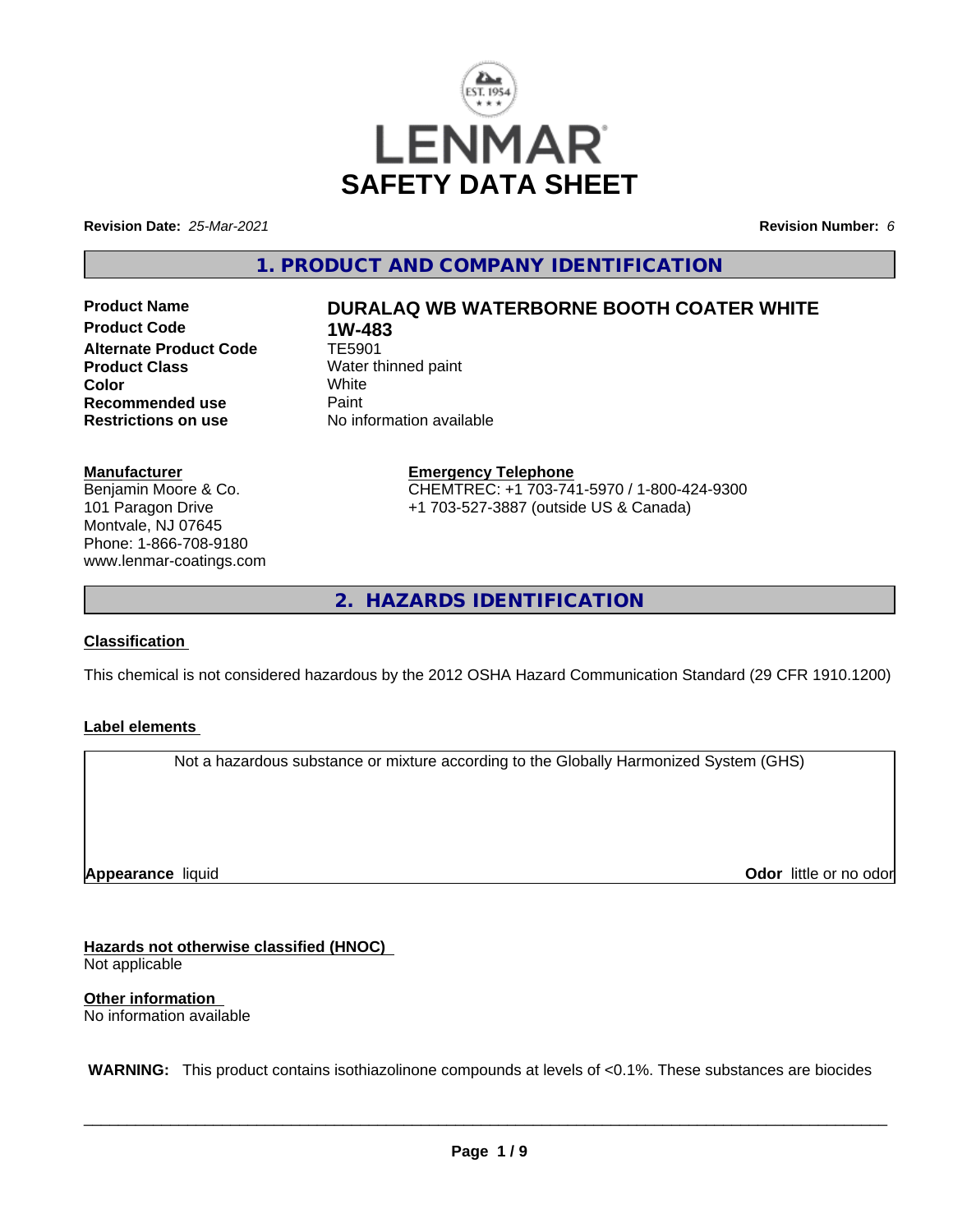## 1W-483 - **DURALAQ WB WATERBORNE BOOTH COATER WHITE**

commonly found in most paints and a variety of personal care products as a preservative. Certain individuals may be sensitive or allergic to these substances, even at low levels.

\_\_\_\_\_\_\_\_\_\_\_\_\_\_\_\_\_\_\_\_\_\_\_\_\_\_\_\_\_\_\_\_\_\_\_\_\_\_\_\_\_\_\_\_\_\_\_\_\_\_\_\_\_\_\_\_\_\_\_\_\_\_\_\_\_\_\_\_\_\_\_\_\_\_\_\_\_\_\_\_\_\_\_\_\_\_\_\_\_\_\_\_\_

## **3. COMPOSITION INFORMATION ON COMPONENTS**

| <b>Chemical name</b>                             | <b>CAS No.</b> | Weight-%  |
|--------------------------------------------------|----------------|-----------|
| Titanium dioxide                                 | 13463-67-7     | - 5       |
| Propanoic acid, 2-methyl-, monoester with        | 25265-77-4     | 1 - 5     |
| 2,2,4-trimethyl-1,3-pentanediol                  |                |           |
| Phosphoric acid, mixed ester with isooctanol and | 68186-41-4     | l - 5     |
| ethoxylated tridecyl alcohol, potassium salt     |                |           |
| Propylene glycol                                 | 57-55-6        | - 5       |
| 2-Amino-2-methly-1-propanol                      | 124-68-5       | $0.5 - 7$ |

|                                                  | <b>4. FIRST AID MEASURES</b>                                                                             |
|--------------------------------------------------|----------------------------------------------------------------------------------------------------------|
| <b>General Advice</b>                            | No hazards which require special first aid measures.                                                     |
| <b>Eye Contact</b>                               | Rinse thoroughly with plenty of water for at least 15 minutes and consult a<br>physician.                |
| <b>Skin Contact</b>                              | Wash off immediately with soap and plenty of water while removing all<br>contaminated clothes and shoes. |
| <b>Inhalation</b>                                | Move to fresh air. If symptoms persist, call a physician.                                                |
| Ingestion                                        | Clean mouth with water and afterwards drink plenty of water. Consult a physician<br>if necessary.        |
| <b>Most Important</b><br><b>Symptoms/Effects</b> | None known.                                                                                              |
| <b>Notes To Physician</b>                        | Treat symptomatically.                                                                                   |
|                                                  |                                                                                                          |

## **5. FIRE-FIGHTING MEASURES**

| <b>Suitable Extinguishing Media</b>                   | Use extinguishing measures that are appropriate to local<br>circumstances and the surrounding environment.                                   |
|-------------------------------------------------------|----------------------------------------------------------------------------------------------------------------------------------------------|
| Protective equipment and precautions for firefighters | As in any fire, wear self-contained breathing apparatus<br>pressure-demand, MSHA/NIOSH (approved or equivalent)<br>and full protective gear. |
| <b>Specific Hazards Arising From The Chemical</b>     | Closed containers may rupture if exposed to fire or<br>extreme heat.                                                                         |
| Sensitivity to mechanical impact                      | No.                                                                                                                                          |
| Sensitivity to static discharge                       | No                                                                                                                                           |
| <b>Flash Point Data</b><br>Flash point (°F)           | Not applicable                                                                                                                               |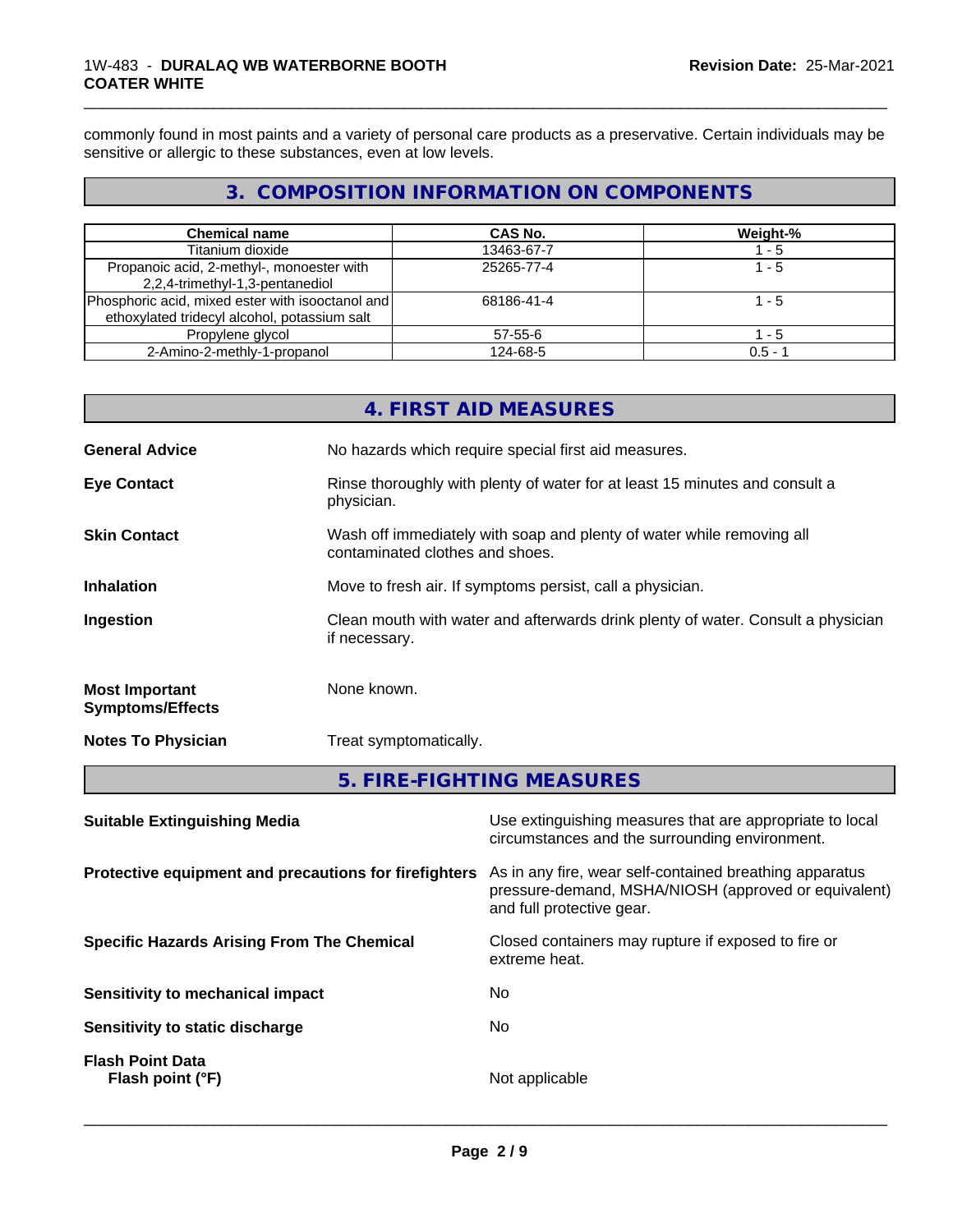| Flash Point (°C)<br>Method                                    |                 | Not applicable<br>Not applicable |                                |
|---------------------------------------------------------------|-----------------|----------------------------------|--------------------------------|
| <b>Flammability Limits In Air</b>                             |                 |                                  |                                |
| Lower flammability limit:<br><b>Upper flammability limit:</b> |                 | Not applicable<br>Not applicable |                                |
| <b>NFPA</b><br>Health: 1                                      | Flammability: 0 | <b>Instability: 0</b>            | <b>Special: Not Applicable</b> |
| <b>NFPA Legend</b><br>$\bigcap$ Niat Hamandaus                |                 |                                  |                                |

\_\_\_\_\_\_\_\_\_\_\_\_\_\_\_\_\_\_\_\_\_\_\_\_\_\_\_\_\_\_\_\_\_\_\_\_\_\_\_\_\_\_\_\_\_\_\_\_\_\_\_\_\_\_\_\_\_\_\_\_\_\_\_\_\_\_\_\_\_\_\_\_\_\_\_\_\_\_\_\_\_\_\_\_\_\_\_\_\_\_\_\_\_

- 0 Not Hazardous
- 1 Slightly
- 2 Moderate
- 3 High
- 4 Severe

*The ratings assigned are only suggested ratings, the contractor/employer has ultimate responsibilities for NFPA ratings where this system is used.*

*Additional information regarding the NFPA rating system is available from the National Fire Protection Agency (NFPA) at www.nfpa.org.*

|                                  | 6. ACCIDENTAL RELEASE MEASURES                                                                                                                                                   |
|----------------------------------|----------------------------------------------------------------------------------------------------------------------------------------------------------------------------------|
| <b>Personal Precautions</b>      | Avoid contact with skin, eyes and clothing. Ensure adequate ventilation.                                                                                                         |
| <b>Other Information</b>         | Prevent further leakage or spillage if safe to do so.                                                                                                                            |
| <b>Environmental precautions</b> | See Section 12 for additional Ecological Information.                                                                                                                            |
| <b>Methods for Cleaning Up</b>   | Soak up with inert absorbent material. Sweep up and shovel into suitable<br>containers for disposal.                                                                             |
|                                  | 7. HANDLING AND STORAGE                                                                                                                                                          |
| <b>Handling</b>                  | Avoid contact with skin, eyes and clothing. Avoid breathing vapors, spray mists or<br>sanding dust. In case of insufficient ventilation, wear suitable respiratory<br>equipment. |
| <b>Storage</b>                   | Keep container tightly closed. Keep out of the reach of children.                                                                                                                |
| <b>Incompatible Materials</b>    | No information available                                                                                                                                                         |
|                                  |                                                                                                                                                                                  |

**8. EXPOSURE CONTROLS/PERSONAL PROTECTION**

### **Exposure Limits**

| rhamia<br>$\sim$ 14.44 $\sigma$<br>⊶ne.<br>ernic<br>name | JGIH ⊺            | <b>DE</b><br>$\mathbf{r}$<br>-<br>-- |
|----------------------------------------------------------|-------------------|--------------------------------------|
| dioxide<br>, itanium                                     | TWA.<br>na/m<br>v | .<br>.<br>וטו<br>w                   |

## **Legend**

ACGIH - American Conference of Governmental Industrial Hygienists Exposure Limits OSHA - Occupational Safety & Health Administration Exposure Limits N/E - Not Established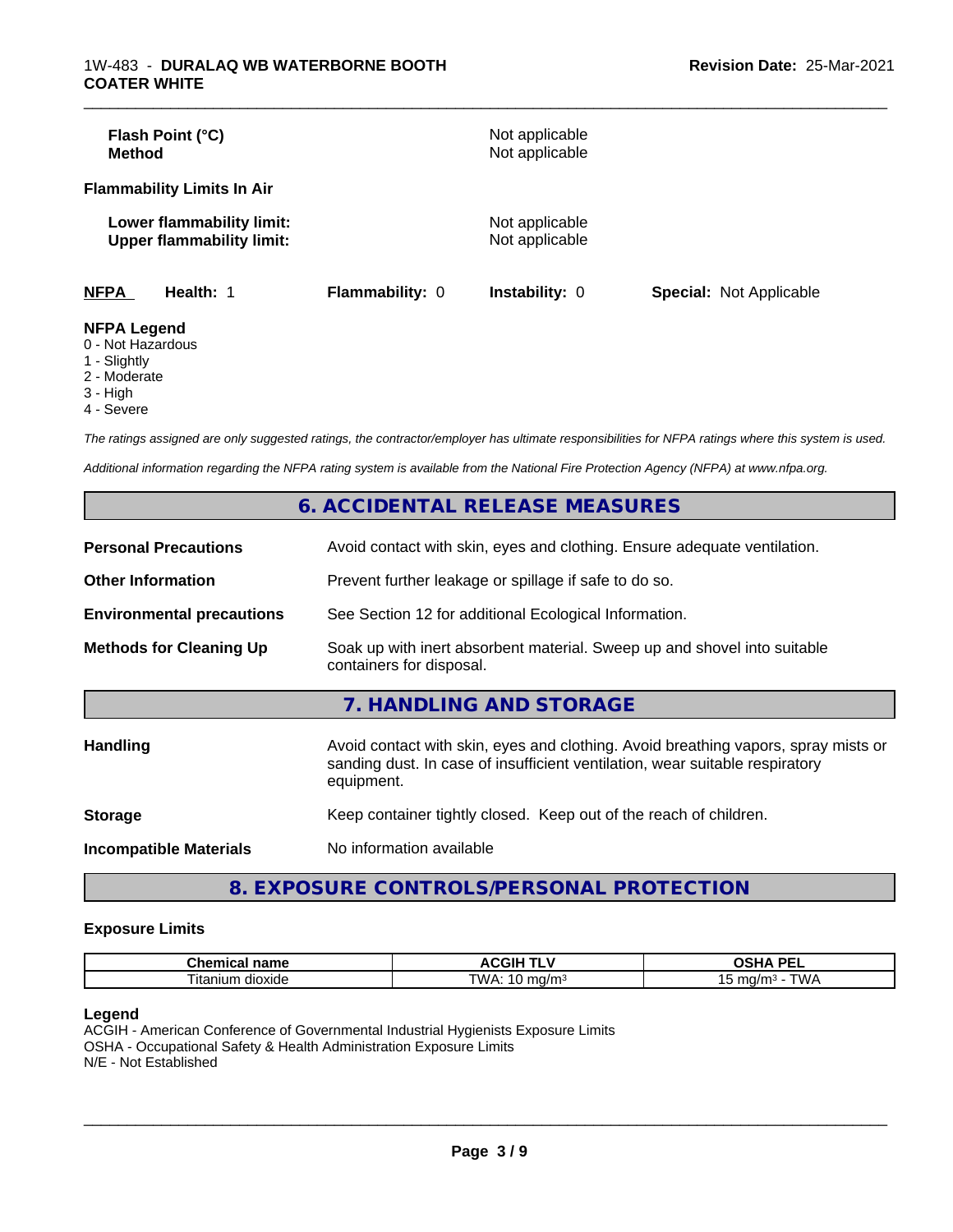| <b>Engineering Measures</b>          | Ensure adequate ventilation, especially in confined areas.                                                                          |
|--------------------------------------|-------------------------------------------------------------------------------------------------------------------------------------|
| <b>Personal Protective Equipment</b> |                                                                                                                                     |
| <b>Eye/Face Protection</b>           | Safety glasses with side-shields.                                                                                                   |
| <b>Skin Protection</b>               | Protective gloves and impervious clothing.                                                                                          |
| <b>Respiratory Protection</b>        | In case of insufficient ventilation wear suitable respiratory equipment.                                                            |
| <b>Hygiene Measures</b>              | Avoid contact with skin, eyes and clothing. Remove and wash contaminated<br>clothing before re-use. Wash thoroughly after handling. |

\_\_\_\_\_\_\_\_\_\_\_\_\_\_\_\_\_\_\_\_\_\_\_\_\_\_\_\_\_\_\_\_\_\_\_\_\_\_\_\_\_\_\_\_\_\_\_\_\_\_\_\_\_\_\_\_\_\_\_\_\_\_\_\_\_\_\_\_\_\_\_\_\_\_\_\_\_\_\_\_\_\_\_\_\_\_\_\_\_\_\_\_\_

## **9. PHYSICAL AND CHEMICAL PROPERTIES**

| Appearance                           | liquid                   |
|--------------------------------------|--------------------------|
| Odor                                 | little or no odor        |
| <b>Odor Threshold</b>                | No information available |
| Density (Ibs/gal)                    | $9.1 - 9.5$              |
| <b>Specific Gravity</b>              | $1.09 - 1.13$            |
| рH                                   | No information available |
| <b>Viscosity (cps)</b>               | No information available |
| Solubility(ies)                      | No information available |
| <b>Water solubility</b>              | No information available |
| <b>Evaporation Rate</b>              | No information available |
| Vapor pressure                       | No information available |
| <b>Vapor density</b>                 | No information available |
| Wt. % Solids                         | $50 - 60$                |
| Vol. % Solids                        | $40 - 50$                |
| Wt. % Volatiles                      | $40 - 50$                |
| <b>Vol. % Volatiles</b>              | $50 - 60$                |
| <b>VOC Regulatory Limit (g/L)</b>    | < 100                    |
| <b>Boiling Point (°F)</b>            | 212                      |
| <b>Boiling Point (°C)</b>            | 100                      |
| Freezing point (°F)                  | 32                       |
| <b>Freezing Point (°C)</b>           | 0                        |
| Flash point (°F)                     | Not applicable           |
| Flash Point (°C)                     | Not applicable           |
| <b>Method</b>                        | Not applicable           |
| <b>Flammability (solid, gas)</b>     | Not applicable           |
| <b>Upper flammability limit:</b>     | Not applicable           |
| Lower flammability limit:            | Not applicable           |
| <b>Autoignition Temperature (°F)</b> | No information available |
| <b>Autoignition Temperature (°C)</b> | No information available |
| Decomposition Temperature (°F)       | No information available |
| Decomposition Temperature (°C)       | No information available |
| <b>Partition coefficient</b>         | No information available |

## **10. STABILITY AND REACTIVITY**

**Reactivity Not Applicable** Not Applicable

**Chemical Stability Chemical Stability** Stable under normal conditions.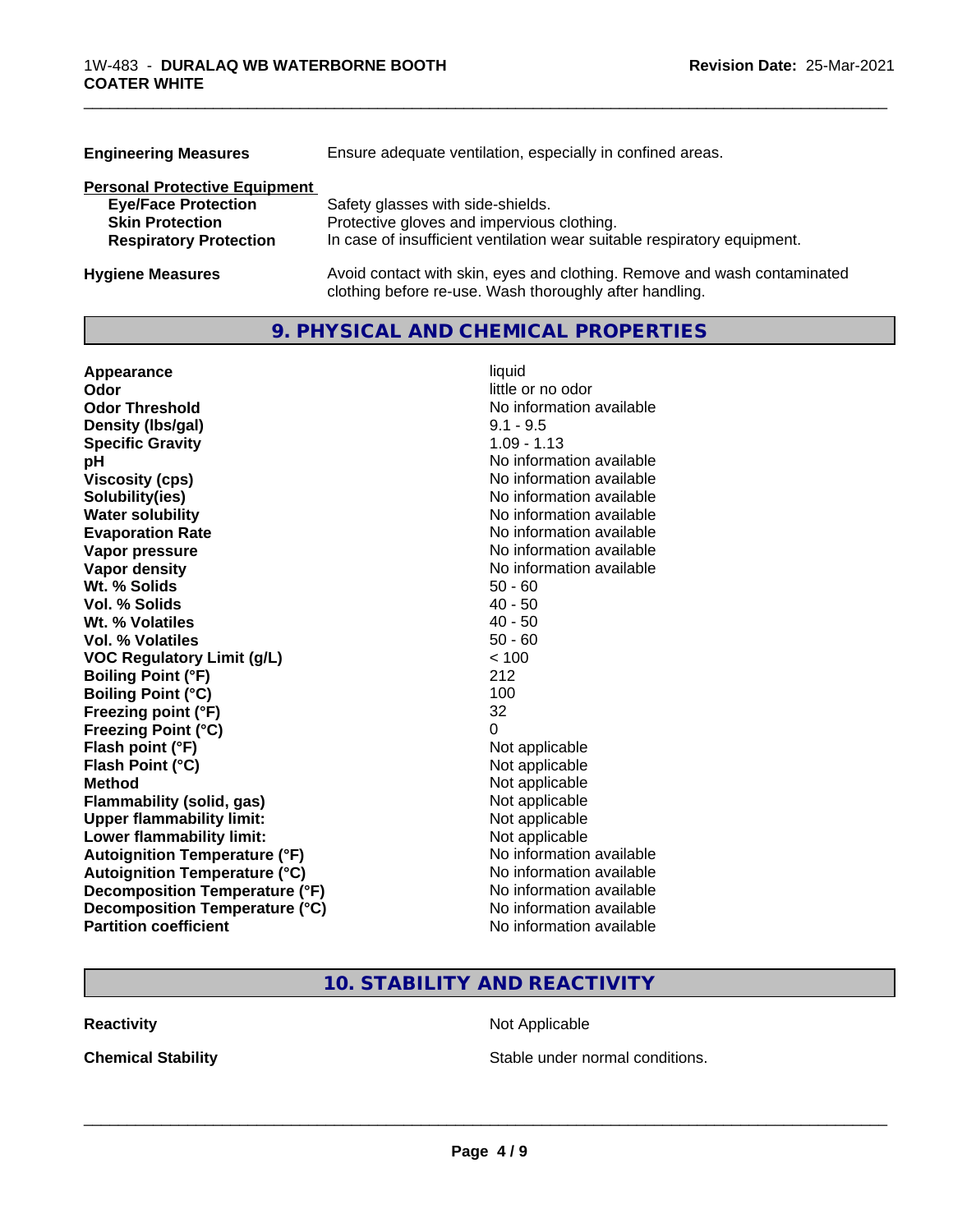| <b>Conditions to avoid</b><br>Prevent from freezing.                                                                                   |  |  |  |
|----------------------------------------------------------------------------------------------------------------------------------------|--|--|--|
| No materials to be especially mentioned.<br><b>Incompatible Materials</b>                                                              |  |  |  |
| <b>Hazardous Decomposition Products</b><br>None under normal use.                                                                      |  |  |  |
| None under normal conditions of use.<br><b>Possibility of hazardous reactions</b>                                                      |  |  |  |
| 11. TOXICOLOGICAL INFORMATION                                                                                                          |  |  |  |
| <b>Product Information</b>                                                                                                             |  |  |  |
| Information on likely routes of exposure                                                                                               |  |  |  |
| <b>Principal Routes of Exposure</b><br>Eye contact, skin contact and inhalation.                                                       |  |  |  |
| <b>Acute Toxicity</b>                                                                                                                  |  |  |  |
| <b>Product Information</b><br>No information available                                                                                 |  |  |  |
| Symptoms related to the physical, chemical and toxicological characteristics                                                           |  |  |  |
| No information available<br><b>Symptoms</b>                                                                                            |  |  |  |
| Delayed and immediate effects as well as chronic effects from short and long-term exposure                                             |  |  |  |
| May cause slight irritation.<br>Eye contact                                                                                            |  |  |  |
| Substance may cause slight skin irritation. Prolonged or repeated contact may dry<br><b>Skin contact</b><br>skin and cause irritation. |  |  |  |
| May cause irritation of respiratory tract.<br><b>Inhalation</b>                                                                        |  |  |  |
| Ingestion may cause gastrointestinal irritation, nausea, vomiting and diarrhea.<br>Ingestion                                           |  |  |  |
| No information available<br><b>Sensitization</b>                                                                                       |  |  |  |
| <b>Neurological Effects</b><br>No information available.<br><b>Mutagenic Effects</b><br>No information available.                      |  |  |  |
| <b>Reproductive Effects</b><br>No information available.                                                                               |  |  |  |
| <b>Developmental Effects</b><br>No information available.                                                                              |  |  |  |
| <b>Target organ effects</b><br>No information available.                                                                               |  |  |  |
| <b>STOT - single exposure</b><br>No information available.                                                                             |  |  |  |
| No information available.<br><b>STOT - repeated exposure</b>                                                                           |  |  |  |
| Other adverse effects<br>No information available.<br>No information available<br><b>Aspiration Hazard</b>                             |  |  |  |
| <b>Numerical measures of toxicity</b>                                                                                                  |  |  |  |
| The following values are calculated based on chapter 3.1 of the GHS document                                                           |  |  |  |
| 98558 mg/kg<br><b>ATEmix (oral)</b>                                                                                                    |  |  |  |
| 539946 mg/kg<br><b>ATEmix (dermal)</b>                                                                                                 |  |  |  |
| <b>Component Information</b>                                                                                                           |  |  |  |
| Oral LD50<br>Chemical name<br>Dermal LD50<br>Inhalation LC50                                                                           |  |  |  |
| Titanium dioxide<br>> 10000 mg/kg (Rat)<br>13463-67-7                                                                                  |  |  |  |

 $\overline{\phantom{a}}$  ,  $\overline{\phantom{a}}$  ,  $\overline{\phantom{a}}$  ,  $\overline{\phantom{a}}$  ,  $\overline{\phantom{a}}$  ,  $\overline{\phantom{a}}$  ,  $\overline{\phantom{a}}$  ,  $\overline{\phantom{a}}$  ,  $\overline{\phantom{a}}$  ,  $\overline{\phantom{a}}$  ,  $\overline{\phantom{a}}$  ,  $\overline{\phantom{a}}$  ,  $\overline{\phantom{a}}$  ,  $\overline{\phantom{a}}$  ,  $\overline{\phantom{a}}$  ,  $\overline{\phantom{a}}$ 

Propanoic acid, 2-methyl-, | = 3200 mg/kg (Rat ) | > 15200 mg/kg (Rat ) | -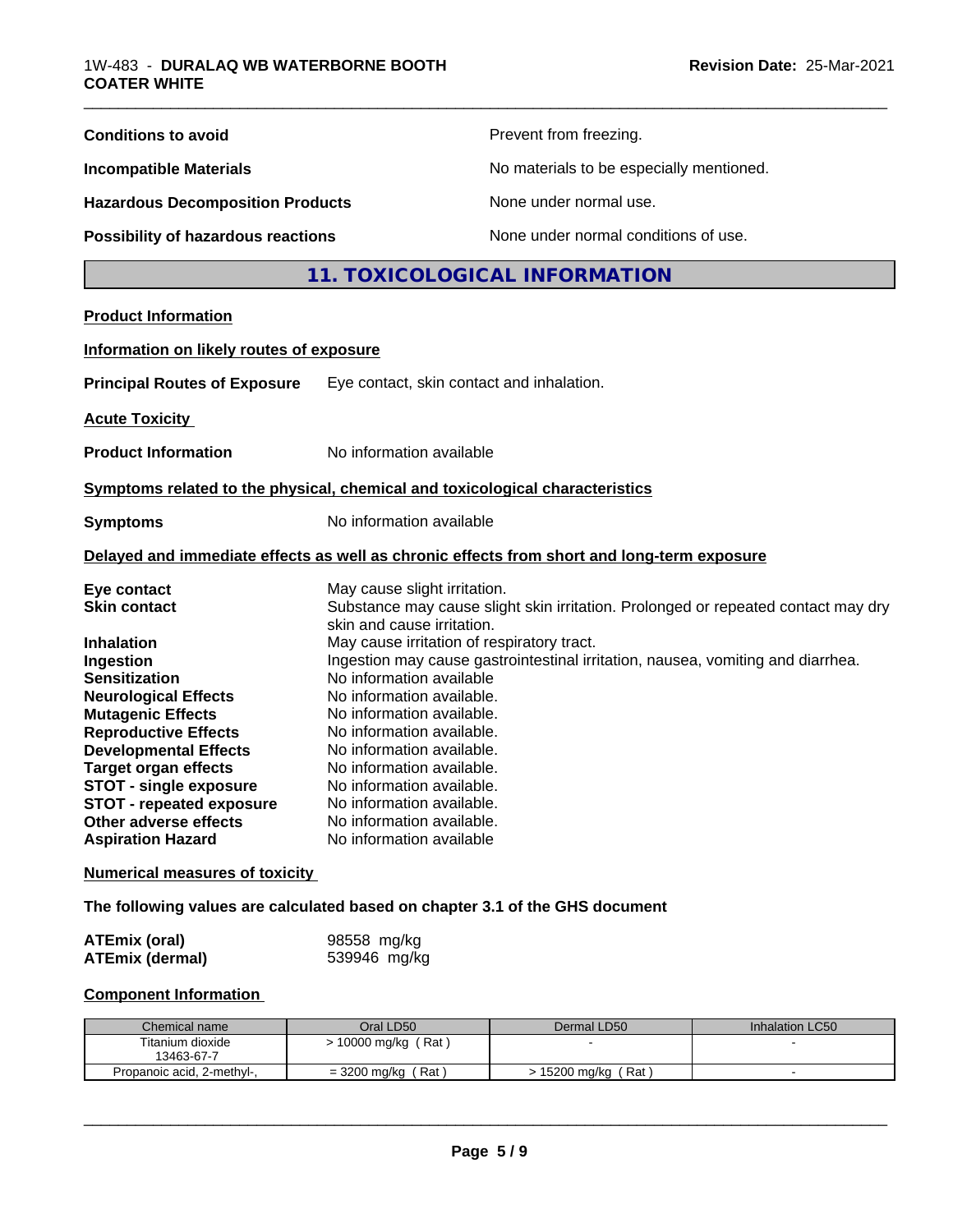| monoester with<br>2,2,4-trimethyl-1,3-pentanediol<br>25265-77-4 |                      |                          |  |
|-----------------------------------------------------------------|----------------------|--------------------------|--|
| Propylene glycol<br>$57 - 55 - 6$                               | $= 20$ g/kg (Rat)    | $= 20800$ mg/kg (Rabbit) |  |
| 2-Amino-2-methly-1-propanol<br>124-68-5                         | $= 2900$ mg/kg (Rat) | $>$ 2000 mg/kg (Rabbit)  |  |

\_\_\_\_\_\_\_\_\_\_\_\_\_\_\_\_\_\_\_\_\_\_\_\_\_\_\_\_\_\_\_\_\_\_\_\_\_\_\_\_\_\_\_\_\_\_\_\_\_\_\_\_\_\_\_\_\_\_\_\_\_\_\_\_\_\_\_\_\_\_\_\_\_\_\_\_\_\_\_\_\_\_\_\_\_\_\_\_\_\_\_\_\_

### **Chronic Toxicity**

### **Carcinogenicity**

*The information below indicateswhether each agency has listed any ingredient as a carcinogen:.*

| <b>Chemical name</b>      | <b>IARC</b>                      | <b>NTP</b> | OSHA   |
|---------------------------|----------------------------------|------------|--------|
|                           | . .<br>2B<br>: Human<br>Possible |            | Listed |
| dioxide<br><b>itanium</b> | Carcinogen                       |            |        |

• Although IARC has classified titanium dioxide as possibly carcinogenic to humans (2B), their summary concludes: "No significant exposure to titanium dioxide is thought to occur during the use of products in which titanium dioxide is bound to other materials, such as paint."

#### **Legend**

IARC - International Agency for Research on Cancer NTP - National Toxicity Program OSHA - Occupational Safety & Health Administration

**12. ECOLOGICAL INFORMATION**

## **Ecotoxicity Effects**

The environmental impact of this product has not been fully investigated.

## **Product Information**

## **Acute Toxicity to Fish**

No information available

#### **Acute Toxicity to Aquatic Invertebrates**

No information available

**Acute Toxicity to Aquatic Plants**

No information available

#### **Persistence / Degradability**

No information available.

#### **Bioaccumulation**

There is no data for this product.

### **Mobility in Environmental Media**

No information available.

#### **Ozone**

No information available

## **Component Information**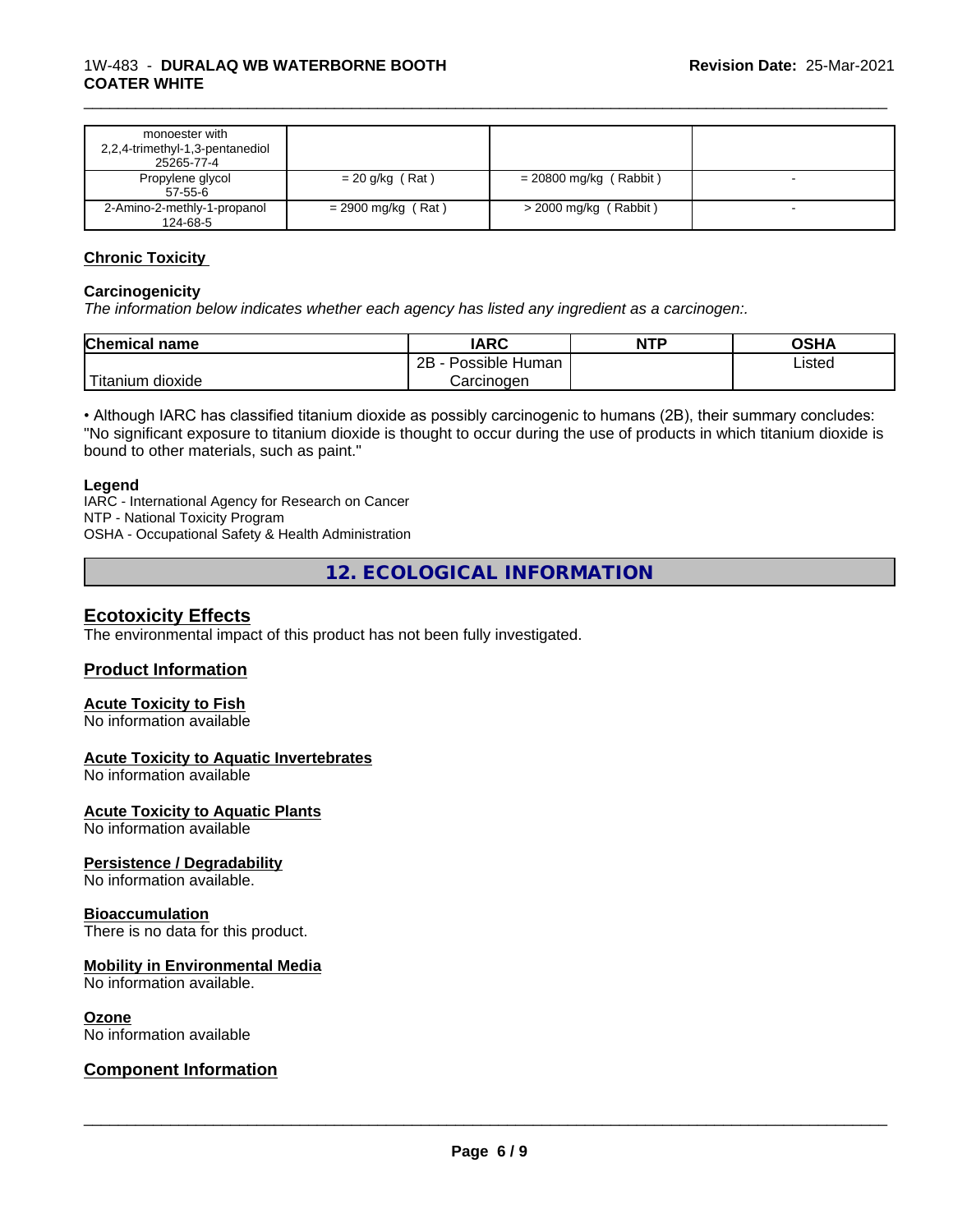## **Acute Toxicity to Fish**

Titanium dioxide  $LC50:$  > 1000 mg/L (Fathead Minnow - 96 hr.) Propylene glycol LC50: 710 mg/L (Fathead Minnow - 96 hr.)

### **Acute Toxicity to Aquatic Invertebrates**

Propylene glycol EC50: > 10000 mg/L (Daphnia magna - 24 hr.)

## **Acute Toxicity to Aquatic Plants**

No information available

|                                                  | <b>13. DISPOSAL CONSIDERATIONS</b>                                                                                                                                                                                        |
|--------------------------------------------------|---------------------------------------------------------------------------------------------------------------------------------------------------------------------------------------------------------------------------|
| <b>Waste Disposal Method</b>                     | Dispose of in accordance with federal, state, and local regulations. Local<br>requirements may vary, consult your sanitation department or state-designated<br>environmental protection agency for more disposal options. |
|                                                  | 14. TRANSPORT INFORMATION                                                                                                                                                                                                 |
| <b>DOT</b>                                       | Not regulated                                                                                                                                                                                                             |
| <b>ICAO/IATA</b>                                 | Not regulated                                                                                                                                                                                                             |
| <b>IMDG / IMO</b>                                | Not regulated                                                                                                                                                                                                             |
|                                                  | <b>15. REGULATORY INFORMATION</b>                                                                                                                                                                                         |
| <b>International Inventories</b>                 |                                                                                                                                                                                                                           |
| <b>TSCA: United States</b><br><b>DSL: Canada</b> | Yes - All components are listed or exempt.<br>Yes - All components are listed or exempt.                                                                                                                                  |
| <b>Federal Regulations</b>                       |                                                                                                                                                                                                                           |
| <b>SARA 311/312 hazardous categorization</b>     |                                                                                                                                                                                                                           |
| Acute health hazard                              | No                                                                                                                                                                                                                        |
| <b>Chronic Health Hazard</b>                     | No                                                                                                                                                                                                                        |
| Fire hazard                                      | No.                                                                                                                                                                                                                       |
| Sudden release of pressure hazard                | No                                                                                                                                                                                                                        |
| Reactive Hazard                                  | No                                                                                                                                                                                                                        |

\_\_\_\_\_\_\_\_\_\_\_\_\_\_\_\_\_\_\_\_\_\_\_\_\_\_\_\_\_\_\_\_\_\_\_\_\_\_\_\_\_\_\_\_\_\_\_\_\_\_\_\_\_\_\_\_\_\_\_\_\_\_\_\_\_\_\_\_\_\_\_\_\_\_\_\_\_\_\_\_\_\_\_\_\_\_\_\_\_\_\_\_\_

### **SARA 313**

Section 313 of Title III of the Superfund Amendments and Reauthorization Act of 1986 (SARA). This product contains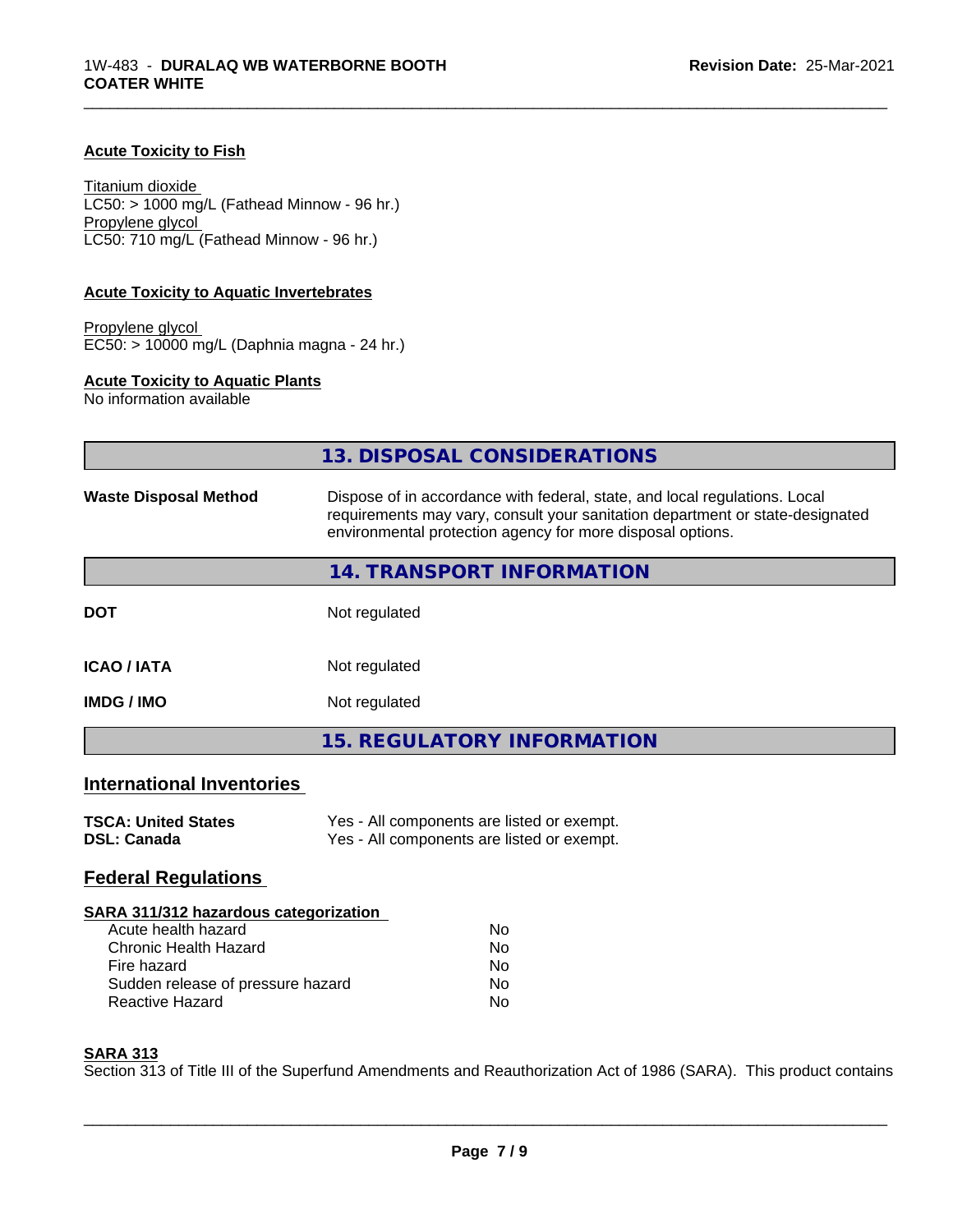a chemical or chemicals which are subject to the reporting requirements of the Act and Title 40 of the Code of Federal Regulations, Part 372:

\_\_\_\_\_\_\_\_\_\_\_\_\_\_\_\_\_\_\_\_\_\_\_\_\_\_\_\_\_\_\_\_\_\_\_\_\_\_\_\_\_\_\_\_\_\_\_\_\_\_\_\_\_\_\_\_\_\_\_\_\_\_\_\_\_\_\_\_\_\_\_\_\_\_\_\_\_\_\_\_\_\_\_\_\_\_\_\_\_\_\_\_\_

*None*

## **Clean Air Act,Section 112 Hazardous Air Pollutants (HAPs) (see 40 CFR 61)**

This product contains the following HAPs:

*None*

## **US State Regulations**

## **California Proposition 65**

**A WARNING:** Cancer and Reproductive Harm– www.P65warnings.ca.gov

### **State Right-to-Know**

| Chemical<br>name                   | Massachusetts | <b>LAPCAV</b><br><b>Nev</b><br>Jer<br>15c | ısvlvania |
|------------------------------------|---------------|-------------------------------------------|-----------|
| .<br>--<br>ıun<br>dioxide<br>itani |               |                                           |           |

**Legend**

X - Listed

| <b>16. OTHER INFORMATION</b>                                                                                                                          |                                                    |                                                                            |                      |                                                                                                                                               |  |  |
|-------------------------------------------------------------------------------------------------------------------------------------------------------|----------------------------------------------------|----------------------------------------------------------------------------|----------------------|-----------------------------------------------------------------------------------------------------------------------------------------------|--|--|
| HMIS -                                                                                                                                                | Health: 1                                          | <b>Flammability: 0</b>                                                     | <b>Reactivity: 0</b> | $PPE: -$                                                                                                                                      |  |  |
| <b>HMIS Legend</b><br>0 - Minimal Hazard<br>1 - Slight Hazard<br>2 - Moderate Hazard<br>3 - Serious Hazard<br>4 - Severe Hazard<br>* - Chronic Hazard |                                                    |                                                                            |                      |                                                                                                                                               |  |  |
|                                                                                                                                                       | present under the actual normal conditions of use. | X - Consult your supervisor or S.O.P. for "Special" handling instructions. |                      | Note: The PPE rating has intentionally been left blank. Choose appropriate PPE that will protect employees from the hazards the material will |  |  |

*Caution: HMISÒ ratings are based on a 0-4 rating scale, with 0 representing minimal hazards or risks, and 4 representing significant hazards or risks. Although HMISÒ ratings are not required on MSDSs under 29 CFR 1910.1200, the preparer, has chosen to provide them. HMISÒ ratings are to be used only in conjunction with a fully implemented HMISÒ program by workers who have received appropriate HMISÒ training. HMISÒ is a registered trade and service mark of the NPCA. HMISÒ materials may be purchased exclusively from J. J. Keller (800) 327-6868.*

 **WARNING!** If you scrape, sand, or remove old paint, you may release lead dust. LEAD IS TOXIC. EXPOSURE TO LEAD DUST CAN CAUSE SERIOUS ILLNESS, SUCH AS BRAIN DAMAGE, ESPECIALLY IN CHILDREN. PREGNANT WOMEN SHOULD ALSO AVOID EXPOSURE.Wear a NIOSH approved respirator to control lead exposure. Clean up carefully with a HEPA vacuum and a wet mop. Before you start, find out how to protect yourself and your family by contacting the National Lead Information Hotline at 1-800-424-LEAD or log on to www.epa.gov/lead.